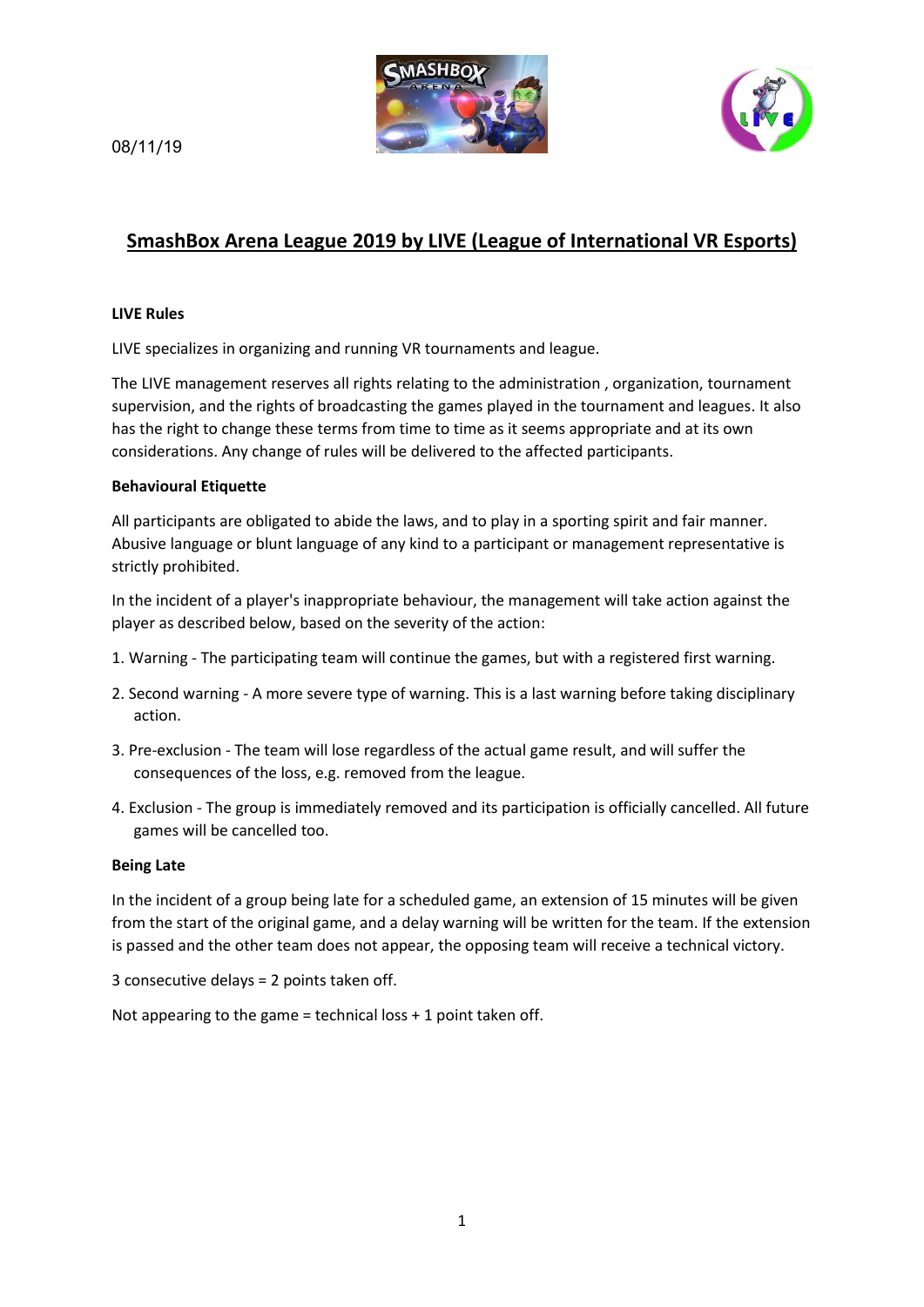



# 08/11/19

#### **Game Results**

Each team captain must send the game results through discord or email . The participating team must take a screenshot of the game in order to provide the game results.

A tournament / league referee will indicate in a game final report the outcome of the match. In case of a violation of the rules, the referee can determine a technical loss for that team.

#### **League Process**

The league will start on November  $8^{th}$  (first round) and will run for 8 weeks + 2 weeks for playoffs.

At the beginning of the league, the management will decides whether to divide the league into two houses of EU and NA or to run only one house.

The league management will provide weekly match-ups. Team captains are responsible for scheduling their matches and reporting the expected date and time to the management.

Teams must organize and plan their league game according to the weekly schedule, from Tuesday till Sunday. If the teams have not reached an agreement for the match date, the league management will automatically determine the date.

Before the league management intervenes, the teams must try to help each other to set a time that suits everyone.

#### **Match Rules:**

2V2 Classic mode, BO3.

Both teams must agree on the region played and enter the Lobby at least 5 minutes before the match time, to provide the league management time to create the host team.

If there are any bugs that affect the game course, you can replay the game with the approval of the league management.

If one of the players does not appear, the team receives a technical loss.

#### **Missile – The tie breaking missile is not allowed.**